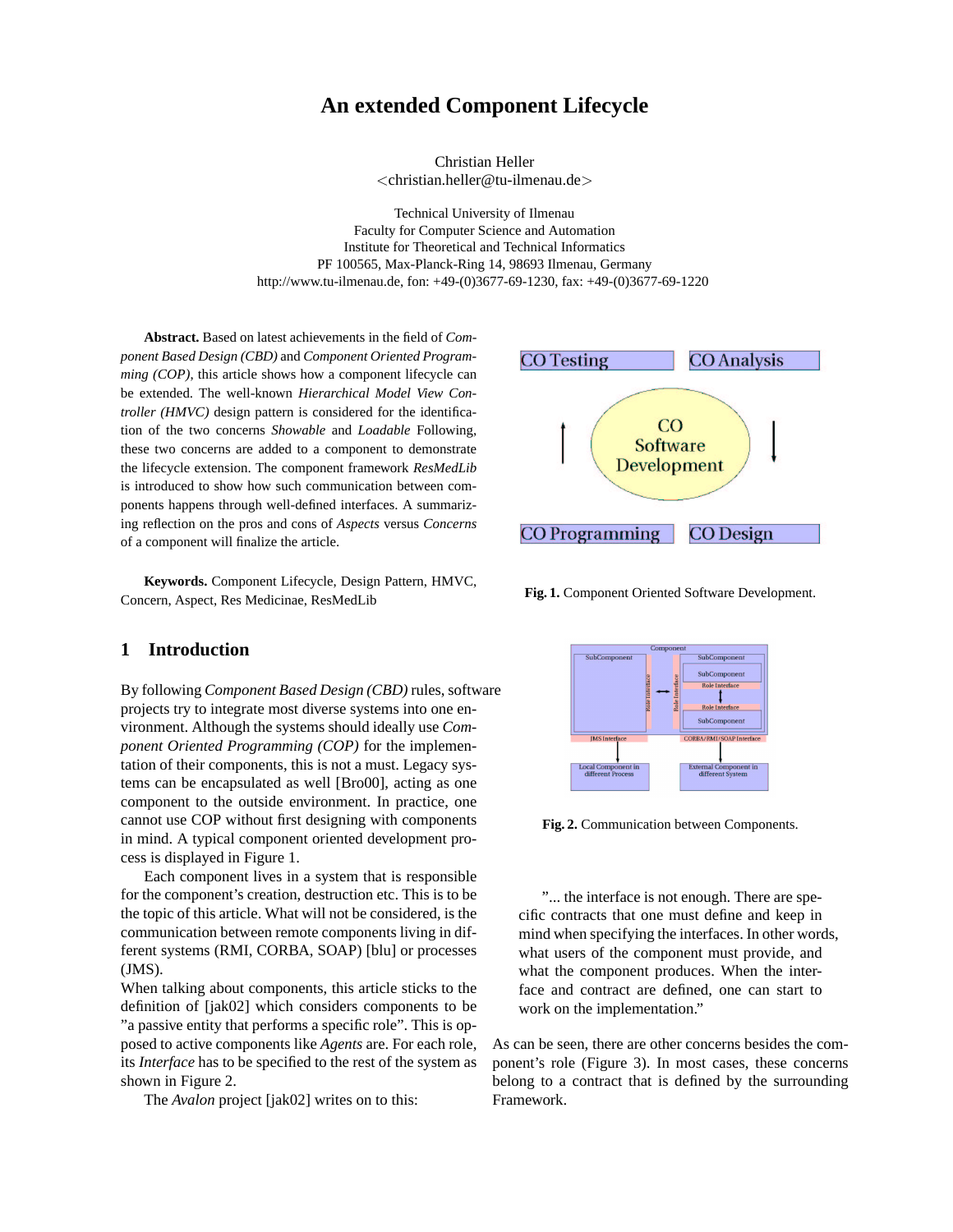

**Fig. 3.** Role and Contract Concerns.

In some way, *Concerns* are quite similar to *Aspects*. In fact, aspects also provide various outside views (interfaces) to a component (module). The *AspectJ* project [asp02] writes:

"Consider what *Aspect Oriented Programming (AOP)* really does: It makes the modules in a program correspond to modules in the design. In any given design, some modules are optional, and some are not."

They distinguish between *Development* and *Production* aspects (Figure 4). Production aspects would be delivered with the finished product, while development aspects would be used during the development process. Often, production aspects are also used during development.



**Fig. 4.** Possible Systematics of Concerns and Aspects.

agnostic systems, for display updating or notifications in general, for security, context passing and error handling.

#### **2 Basics**

#### **2.1 A Component Lifecycle**

As latest research shows, it is highly desirable for nearly all components, even for simple objects, to implement interfaces (concerns) (Figure 5) whose methods can be called according to a given order (contract). Each interface represents a narrow view of the component or object being controlled. The order of method calls is what is known as *Component Lifecycle* (Figure 6).

| •Loggable             |  |
|-----------------------|--|
| • Contextualizable    |  |
| •Composable           |  |
| · Configurable        |  |
| · Parameterizable     |  |
| ·Initializable        |  |
| •Loadable (MVC Model) |  |
| ·Showable (MVC View)  |  |
| ·Startable            |  |
| •Suspendable          |  |
| · Recontextualizable  |  |
| •Recomposable         |  |
| • Reconfigurable      |  |
| ·Reparameterizable    |  |
|                       |  |

**Fig. 5.** Lifecycle Interfaces/Concerns [jak02].



**Fig. 6.** A Component Lifecycle [jak02].

Common development aspects are used for logging, tracing, debugging, profiling or testing. Common production aspects are used for performance monitoring and di-

An outside, active entity is responsible for calling the component lifecycle methods in the right order. Such an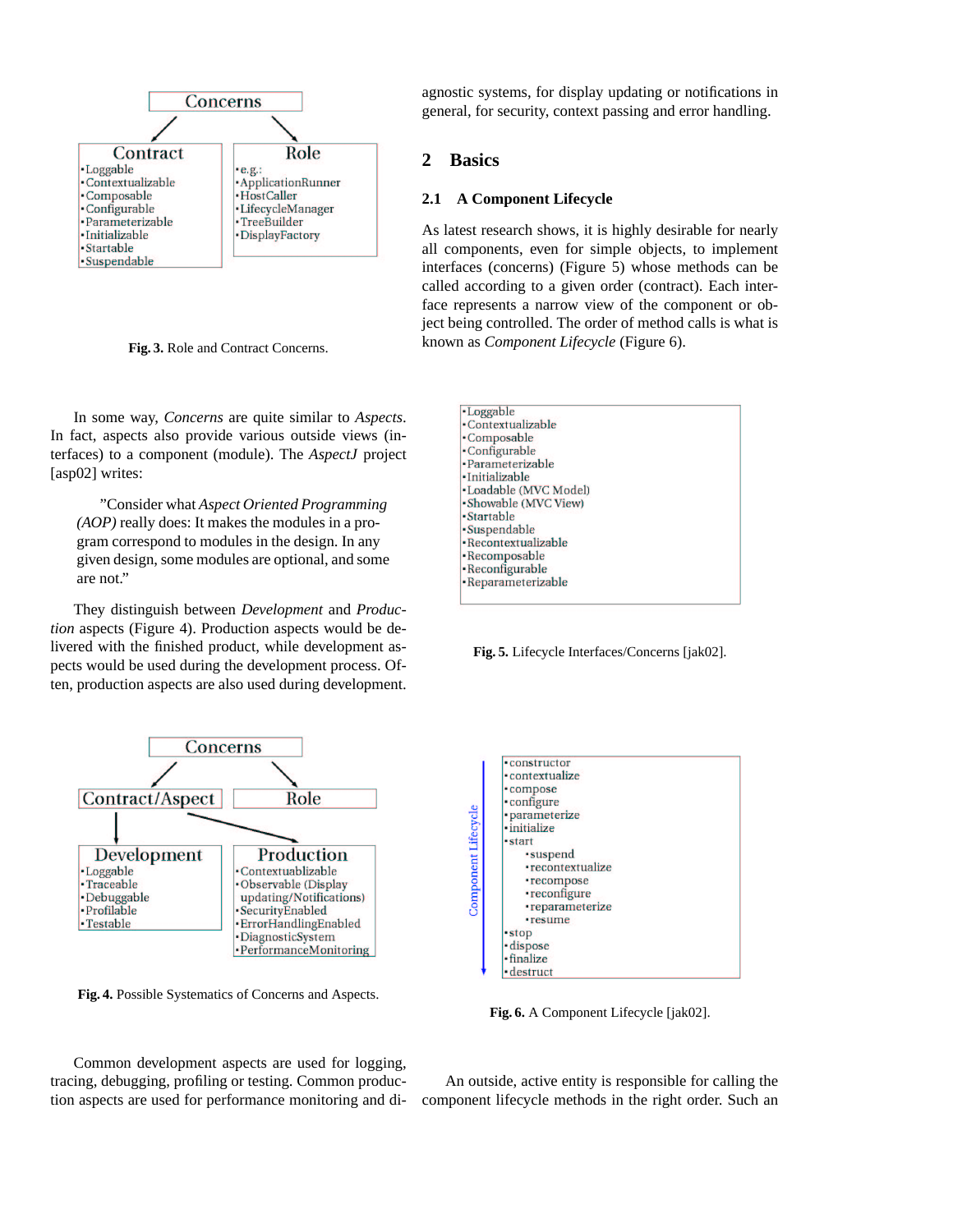entity or *Component Container* implements the *Composable* interface and such controls and uses components. Avalon [jak02]: "It is up to each container to indicate which lifecycle methods it will honor. This should be clearly documented together with the description of the container."

#### **2.2 The HMVC Design Pattern**

It is - or, at least, should be - a common standard to use a *Model-View-Controller (MVC)* separation for the *Application* (sometimes called *Presentation*) *Layer* of a system. The advantages are at hand: A clear encapsulation of code makes it modular and easily exchangeable. Unnecessary dependencies are avoided and the system layers get decoupled.

Such flexibility allows for the introduction of changeable system parts, for the *View* as well as for the *Model*. The view, for example, might be switchable between a web frontend based on *Java Server Pages (JSP)* and a standalone *Graphical User Interface (GUI)* based on *Swing*. The data sources of a model, on the other hand, might be switchable between File, DB, CORBA/SOAP/RMI, which together comes close to a complete persistence layer.



**Fig. 7.** MVC Layers [JC00].

The MVC [ea02] was extended by [JC00] to the *Hierarchical MVC (HMVC)* pattern [Figure 7]. The new idea of HMVC is to have controllers coordinating the process flow while organizing the communication between view and model. A second core idea is to allow controllers to have children. In such a manner, the hierarchy of controllers (*MVC Triads*) represents the backbone of a system whose startable root controller is called an *Application*.

Child controllers (Figure 8) should be introduced for *Frames*/*Dialogs*, *Panels* or smaller GUI components, when the controlling code gets too large. For example, a *Tree* or *Table* GUI component may become quite complex and require an own controller. However, it is not a must to create many child controllers. GUI components/panels/dialogs etc. which have no very own controller, will simply be controlled by the next higher parent controller.



**Fig. 8.** HMVC Client Tier Instance Diagram [JC00].

### **3 An Extended Component Lifecycle**

Not all components will always need to have a Graphical User Interface (GUI), as a command line, for example, is often enough to control the component. Similarly, not all components are based on a specific data model (persistence) as some components just process direct input without any data storage.

On this point, the question arises, on how to design an application component such that it has an option, but is not forced to use the complete MVC architecture?

The answer is quite obvious: Let us consider *View* and *Model* to be concerns of the component! The concerns may be called *Showable* and *Loadable*.

As described before, a component runs through several states of its lifecycle which is controlled by an outside object, called the *Component Container*. Depending on the state of several environment variables at runtime, the container may or may not call certain lifecycle methods of the component. A GUI-capable component, for example, may have the following lifecycle:

```
configure(c);
initialize();
show(v);
hide(v);
finalize();
deconfigure(c);
```
**Fig. 9.** Lifecycle of a GUI capable Component.

The source code of [Figure 9] would belong to the component container. Comparing with the previous example in [Figure 6], it can be seen that in [Figure 9], an additional method *show* has been inserted.

Just like the *configure* method gets a configuration object *c* as parameter, the *show* method gets a view object *v*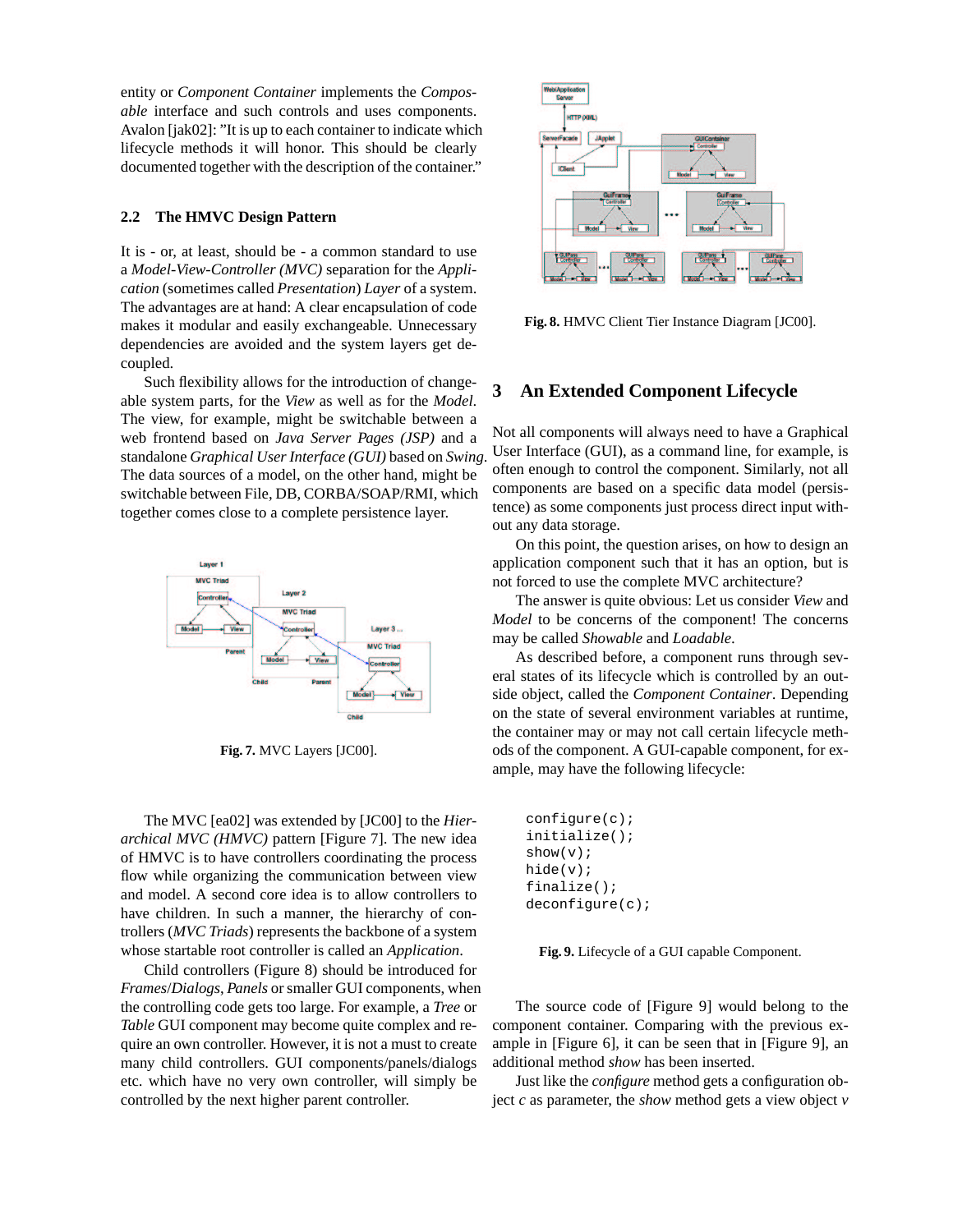handed over, which is to be displayed. Such parameter objects could be created by the container:

```
Component c = new ComponentImpl();
View v = new ViewImpl();
c.show(v);
```
However, most often it is more suitable to let the component create these parameter objects as they logically belong together:

```
Component c = new ComponentImpl();
View v = c.createView();
c.show(v);
```
This solution has yet another advantage: A view object can be treated as component itself which means lifecycle methods will have to be called, e.g.:

```
View v = new ViewImpl();
v.configure();
v.initialize();
```
All this is much better encapsulated by a *createView* method in the GUI-capable component itself, than having the container struggling with it. If the component shall be based on a specific data model, the corresponding methods of the *Loadable* concern have to be added to the lifecycle as well:

```
Component c = new ComponentImpl();
Model m = c.createModel();
View v = c \cdot c \cdot c \cdot c \cdot c \cdot vc.load(m);c.show(v);
```
The example becomes complete by inserting the code that checks the component for available conerns:

```
Component c = new ComponentImpl();
if (c := null) {
    if (c instanceof Loadable) {
        Model m = c.createModel();
        c.load(m);}
    if (c instanceof Showable) {
        View v = c.createView();
        c.show(v);}
} else {
    throw new NullPointerException("");
}
```
Besides the fact that these lifecycle methods can be called or not, there's another advantage: The container can determine any suitable parameter to hand over to the component. For example, there may be another view that could be displayed by the component's *show* method or another data model that might get loaded by *load*.

### **4 The ResMedLib Framework**

To verify the proposed design, it has been applied and implemented within the *Res Medicinae* project [res04]. That is based on the *ResMedLib Framework* which aims to provide a modular and highly flexible structure to easily implement new components.

Two GUI-capable components have been implemented so far: The *ResMedicinae* application offering a main window to host sub components (modules) and the *Record* application meant to become a fully functional *Electronic Health Record (EHR)*. Both modules use a lifecycle similar to the example given above (Figure 9).

The *show* method is implemented by a parent class *AbstractComponent* [Figure 10] of the component and can be overridden, of course. It delegates the task of displaying the view to a *DisplayManager* which can use Window, Dialog, Frame, InternalFrame or TabPage as possible display. These displays are switchable at runtime. All this is done by factories, the details of which one can study in the code.



**Fig. 10.** ResMedLib class AbstractComponent in UML Class Diagram.

Due to the consistent use of the HMVC design pattern, all application controllers can be cascaded (Figure 11).



**Fig. 11.** Res Medicinae containing cascaded Sub Components.